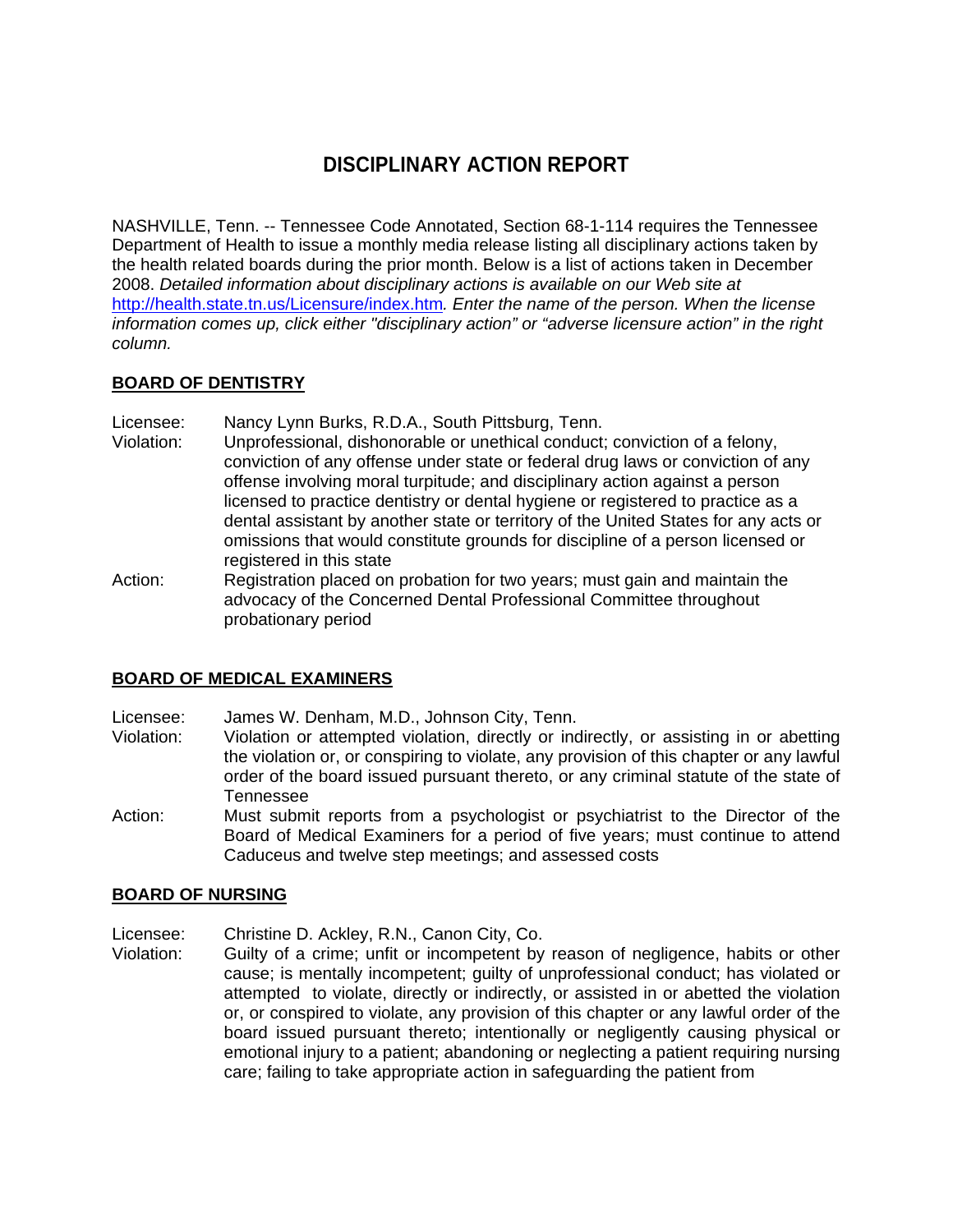| Action:                            | incompetent health care practices; and practicing practical nursing in a manner<br>consistent with T.C.A. §63-7-108<br>License revoked                                                                                                                                                                                                                                                                                                                                                                                                                                                                                                                                                                                                                                                                        |  |
|------------------------------------|---------------------------------------------------------------------------------------------------------------------------------------------------------------------------------------------------------------------------------------------------------------------------------------------------------------------------------------------------------------------------------------------------------------------------------------------------------------------------------------------------------------------------------------------------------------------------------------------------------------------------------------------------------------------------------------------------------------------------------------------------------------------------------------------------------------|--|
| Licensee:<br>Violation:            | Teresa A. Alexander, L.P.N., Murfreesboro, Tenn.<br>Unprofessional conduct; has violated or attempted to violate, directly or indirectly,<br>or assisted in or abetted in violation of, or conspired to violate, any provision of<br>this chapter or any lawful order of the board issued thereto                                                                                                                                                                                                                                                                                                                                                                                                                                                                                                             |  |
| Action:                            | License placed on probation; must meet certain terms and conditions; and<br>assessed \$2,250.00 in civil penalties, plus costs                                                                                                                                                                                                                                                                                                                                                                                                                                                                                                                                                                                                                                                                                |  |
| Licensee:<br>Violation:<br>Action: | Angel Lee Crites, L.P.N., Jonesborough, Tenn<br>Guilty of a crime; and unprofessional conduct<br>License suspended; must meet certain terms and conditions; and assessed<br>costs                                                                                                                                                                                                                                                                                                                                                                                                                                                                                                                                                                                                                             |  |
| Licensee:<br>Violation:            | Sarah P. Davis, R.N., McMinnville, Tenn.<br>Guilty of a crime; unprofessional conduct; and engaging in acts of dishonesty<br>which relate to the practice of nursing.                                                                                                                                                                                                                                                                                                                                                                                                                                                                                                                                                                                                                                         |  |
| Action:                            | License revoked                                                                                                                                                                                                                                                                                                                                                                                                                                                                                                                                                                                                                                                                                                                                                                                               |  |
| Licensee:<br>Violation:<br>Action: | William Robert Delfs, R.N., El Centro, CA<br>Unprofessional conduct; failure to maintain a record for each patient which<br>accurately reflects the nursing problems and interventions for the patient; making<br>false or materially incorrect, inconsistent or unintelligible entries in any patient<br>records or in the records of any health care facility, school, institution or other<br>work place location pertaining to the obtaining, possession or administration of<br>any controlled substance; and being under the influence of alcoholic beverages,<br>or under the influence of drugs which impair judgment while on duty in any health<br>care facility, school, institution or other work place location<br>License shall not be renewed/reinstated until proof of TNPAP evaluation; must |  |
|                                    | meet certain terms and conditions; and assessed costs                                                                                                                                                                                                                                                                                                                                                                                                                                                                                                                                                                                                                                                                                                                                                         |  |
| Licensee:<br>Violation:            | Tracy Flanary, L.P.N., Elizabethton, Tenn<br>Is unfit or incompetent by reason of negligence, habits or other cause;<br>unprofessional conduct; making false or materially incorrect, inconsistent or<br>unintelligible entries in any patient records or in the records of any health care<br>facility, school, institution or other work place location pertaining to the obtaining,<br>possessing or administration of any controlled substance as defined in the<br><b>Federal Controlled Substances Act</b>                                                                                                                                                                                                                                                                                              |  |
| Action:                            | License reprimanded; and assessed costs                                                                                                                                                                                                                                                                                                                                                                                                                                                                                                                                                                                                                                                                                                                                                                       |  |
| Licensee:<br>Violation:            | Bari Renee Gray, R.N., Olive Branch, MS<br>Unprofessional conduct; and revocation, suspension, probation or other<br>discipline of a license to practice nursing by another state or territory of the                                                                                                                                                                                                                                                                                                                                                                                                                                                                                                                                                                                                         |  |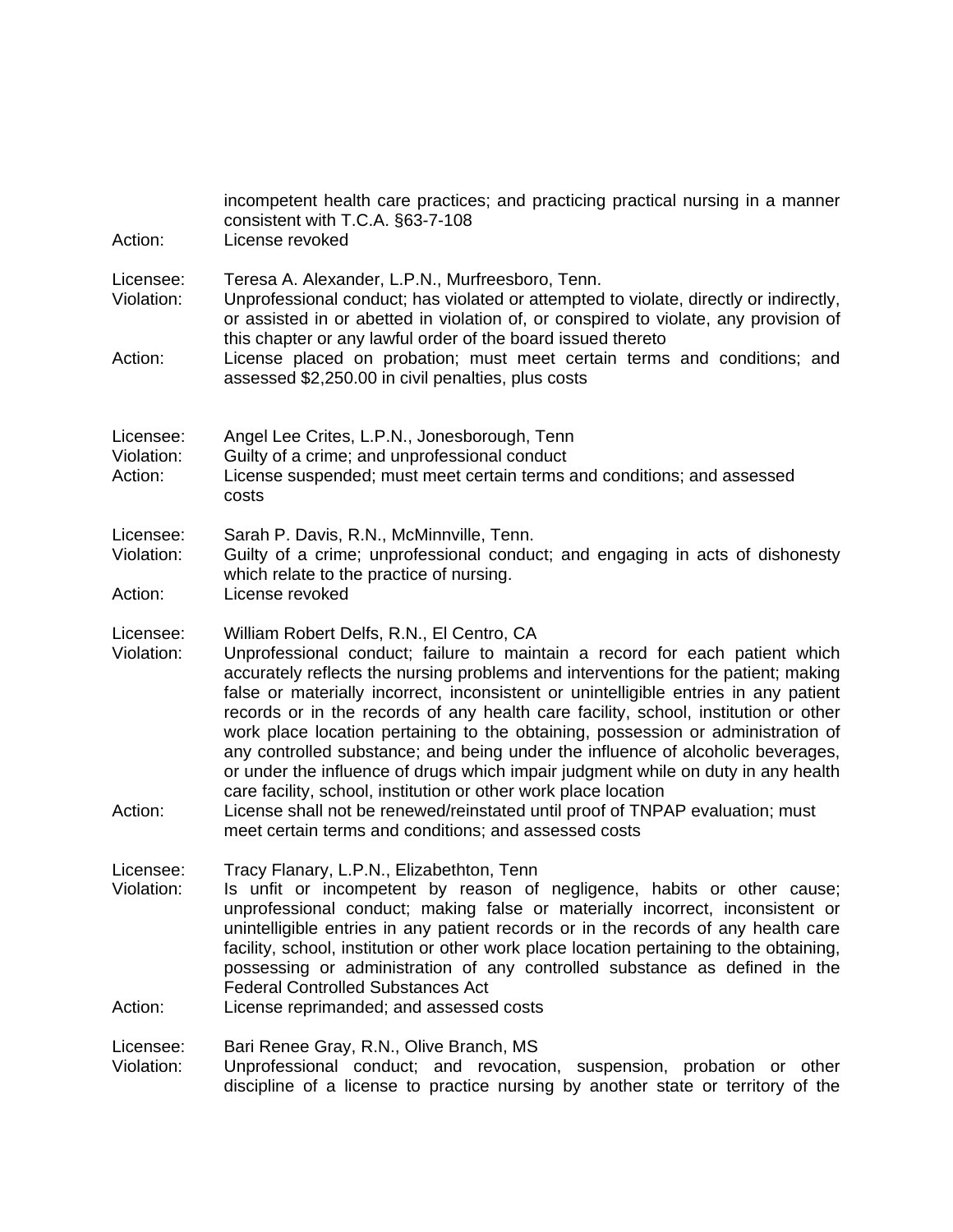United States for any act or omission which would constitute grounds for revocation, suspension, probation or other discipline of a license in this state Action: License placed on probation for no less than two (2) years

#### Licensee: Cassandra Griffin, R.N., Horn Lake, Ms

- Violation: Is addicted to alcohol or drugs to the degree of interfering with nursing duties; unprofessional conduct; and revocation, suspension, probation or other discipline of a license to practice nursing by another state or territory of the United State for any act or omission which would constitute grounds for revocation, suspension, probation or other discipline of a license in this state
- Action: License revoked; and assessed costs

## Licensee: Jennie James, R.N., White House, Tenn

- Violation: Is unfit or incompetent by reason of negligence, habits or other cause; is addicted to alcohol or drugs to the degree of interfering with nursing duties; is mentally incompetent; unprofessional conduct; making false or materially incorrect, inconsistent or unintelligible entries in any patient records or in the records of any health care facility, school, institution or other work place location pertaining to the obtaining, possessing or administration of any controlled substance as defined in the Federal Controlled Substances Act; unauthorized use or removal of narcotics drugs, supplies, or equipment from any health care facility school, institution or other work place location; the use of any intoxication beverage or the illegal use of any narcotic or dangerous drug while on duty in any health care facility, school, institution, or other work place location; and being under the influence of alcoholic beverages, or under the influence of drugs which impair judgment while on duty in any health care facility, school, institution or other work place location
- Action: License suspended; must meet certain terms and conditions; and assessed costs

Violation: Unfit or incompetent by reason of negligence, habits or other cause; is addicted to alcohol or drugs to the degree of interfering with nursing duties; unprofessional conduct; making false or materially incorrect, inconsistent or unintelligible entries in any patient records or in the records of any health care facility, school, institution or other work place location pertaining to the obtaining, possessing or administration of any controlled substance as defined in the Federal Controlled Substances Act; unauthorized use or removal of narcotics, drugs, supplies, or equipment from any health care facility, school, institution or other work place location; the use of any intoxicating beverage or the illegal use of any narcotic or dangerous drug while on duty in any health care facility, school, institution, or other work place location; being under the influence of alcoholic beverages, or under the influence of drugs which impair judgment while on duty in any health care facility, school, institution or other work place location; and engaging in acts of dishonesty which relate to the practice of nursing

## Action: License suspended; must meet certain terms and condition; and assessed costs

#### Licensee: Mona Brittain Langley, L.P.N., Jackson, Tenn

Violation: Unfit or incompetent by reason of negligence, habits or other cause; guilty of unprofessional conduct; violated or attempted to violate, directly or indirectly, or assisted in or abetted the violation of, or conspired to violate, any provision of this

Licensee: Cindy C. Knight, R.N., Clarksville, Tenn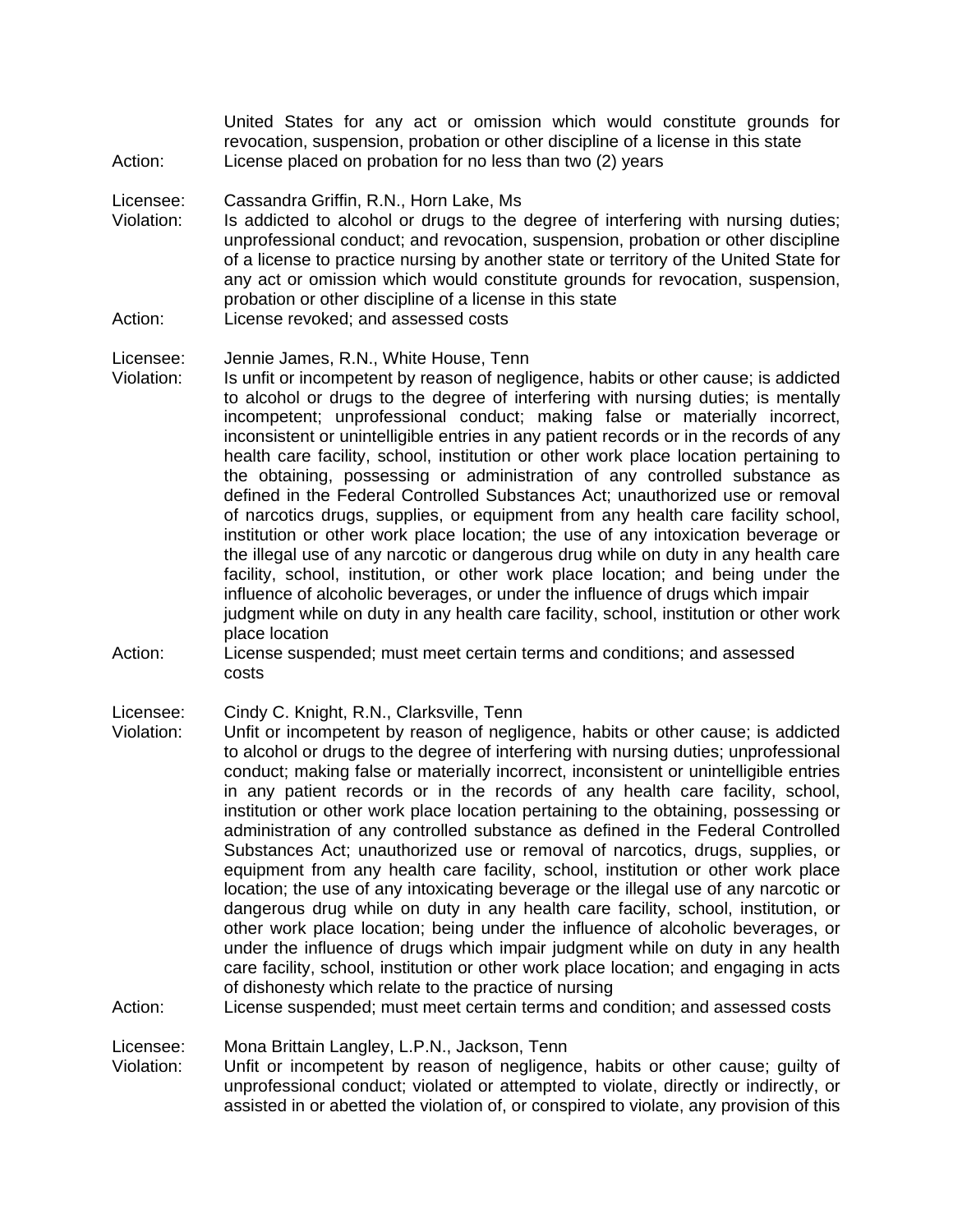chapter or any lawful order of the board issued pursuant thereto; abandoning or neglecting a patient requiring nursing care; and being under the influence of alcoholic beverages, or under the influence of drugs which impair judgment while on duty in any health care facility, school, institution or other work place location Action: License suspended; must meet certain terms and conditions; and assessed \$2,000.00 in civil penalties, plus costs

Licensee: Donna McIntyre, L.P.N., Lebanon, Tenn

- Violation: Unfit or incompetent by reason of negligence, habits or other cause; unprofessional conduct; failure to maintain a record for each patient which accurately reflects the nursing problems and interventions for the patient and/or failure to maintain a record for each patient which accurately reflects the name and title of the nurse providing care; making false or materially incorrect, inconsistent or unintelligible entries in any patient records or in the records of any health facility, school, institution or other work place location pertaining to the obtaining, possessing or administration of any controlled substance as defined in the Federal Controlled Substance Act; and unauthorized use or removal of narcotics, drugs, supplies, or equipment from any health care facility, school, institution or other work place location
- Action: License suspended; and must meet certain terms and conditions

#### Licensee: Shonna Radwell Reed, R.N., Columbia, Tenn

- Violation: Unfit or incompetent by reason of negligence, habits or other cause; unprofessional conduct; failure to maintain a record for each patient which accurately reflects the nursing problems and intervention for the patient and/or failure to maintain a record for each patient which accurately reflects the name and title of the nurse providing care; abandoning or neglecting a patient requiring nursing care; making false or materially incorrect, inconsistent or unintelligible entries in any patient records or in the records of any health care facility, school, institution or other work place location pertaining to the obtaining, possessing or administration of any controlled substance as defined in the Federal Controlled Substance Act; unauthorized use or removal of narcotics, drugs, supplies, or equipment from any health care facility, school, institution or other work place location; practicing professional nursing in a manner inconsistent with T.C.A §63- 7-103; and engaging in acts of dishonesty which relate to the practice of nursing Action: License suspended; must meet certain terms and conditions; assessed \$5000.00
- in civil penalties, plus costs

Licensee: Bonnie Jean Lewallen, L.P.N., Graysville, Tenn

- Violation: Unprofessional conduct; has violated or attempted to violate, directly or indirectly, or assisted in or abetted the violation of, or conspired to violate, any provision of this chapter or any lawful order of the board issued pursuant thereto
- Action: License suspended; must meet certain terms and conditions; and assessed costs

Licensee: Deborah Kay Lovvorn, R.N., Lewisburg, Tenn

- Violation: Guilty of a crime; is addicted to alcohol or drugs to the degree of interfering with nursing duties; unprofessional conduct; and engaging in acts of dishonesty which relate to the practice of nursing
- Action: License revoked; and assessed costs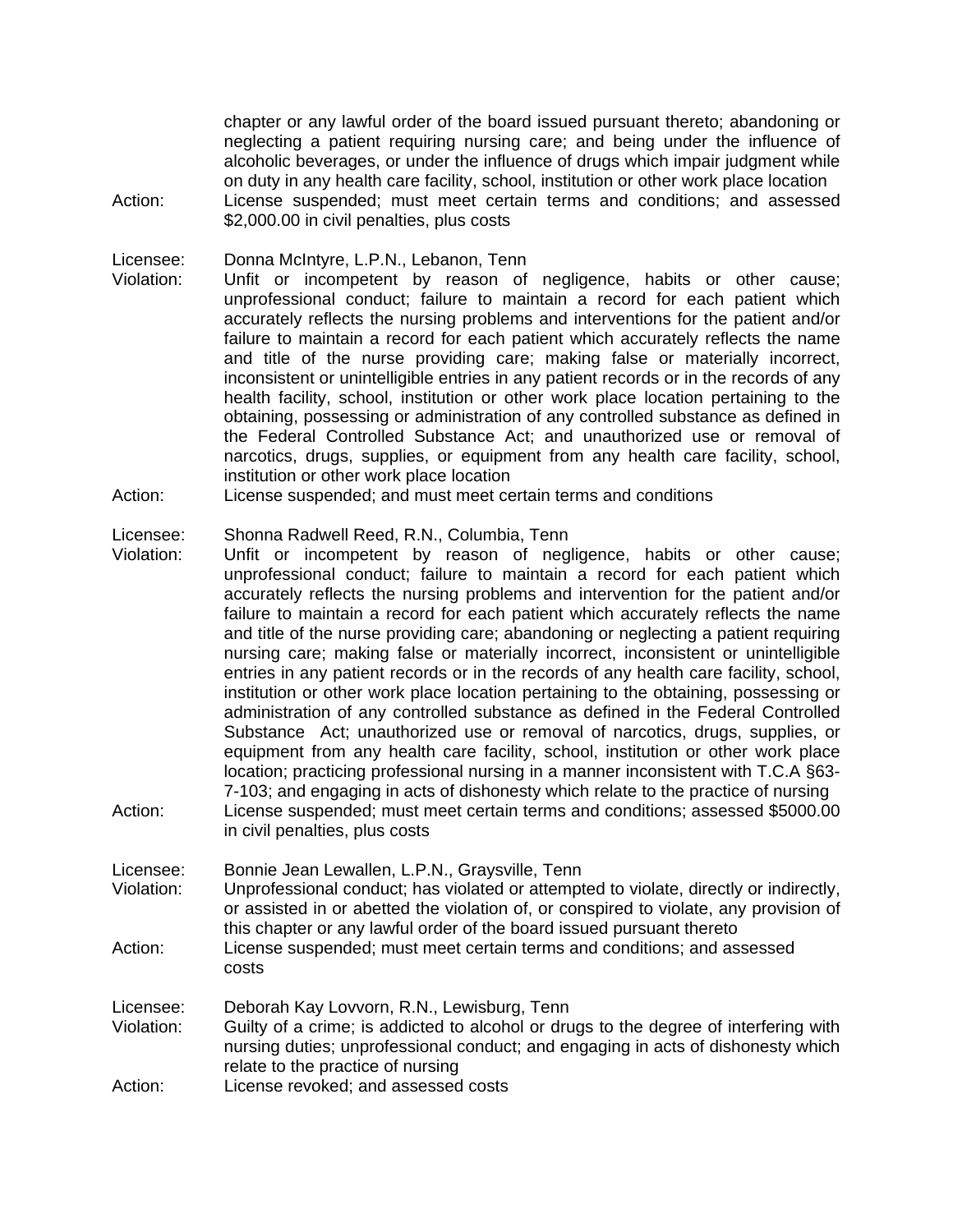| Licensee:<br>Violation:            | Debra Marie Wohrley Owens L.P.N., Nashville, Tenn<br>Is unfit or incompetent by reason of negligence, habits or other cause; is addicted<br>to alcohol or drugs to the degree of interfering with nursing duties; guilty of<br>unprofessional conduct; abandoning or neglecting a patient requiring nursing<br>care; the use of any intoxicating beverage or the illegal use of any narcotic or<br>dangerous drug while on duty in any health care facility, school, institution, or<br>other work place location; being under the influence of alcoholic beverage or the<br>illegal |
|------------------------------------|--------------------------------------------------------------------------------------------------------------------------------------------------------------------------------------------------------------------------------------------------------------------------------------------------------------------------------------------------------------------------------------------------------------------------------------------------------------------------------------------------------------------------------------------------------------------------------------|
| Action:                            | License placed on probation to run concurrent with TNPAP contract but no less<br>than three (3) years                                                                                                                                                                                                                                                                                                                                                                                                                                                                                |
| Licensee:<br>Violation:            | Katherine S. Persich, L.P.N., Old Hickory, Tenn<br>Has violated or attempted to violate, directly or indirectly, or assisted in or<br>abetted the violation of, or conspired to violate, any provision of this chapter or<br>any lawful order of the board issued pursuant thereto                                                                                                                                                                                                                                                                                                   |
| Action:                            | License revoked; and assessed \$2,000.00 in civil penalties, plus cost                                                                                                                                                                                                                                                                                                                                                                                                                                                                                                               |
| Licensee:<br>Violation:            | Monica C. Phillips, R.N., Cordova, Tenn<br>Failure to maintain a record for each patient which accurately reflects the nursing<br>problems and interventions for the patient and/or failure to maintain a record for<br>each patient which accurately reflects the name and title of the nurse providing<br>card                                                                                                                                                                                                                                                                     |
| Action:                            | License suspended; must meet certain terms and conditions; and assessed costs                                                                                                                                                                                                                                                                                                                                                                                                                                                                                                        |
| Licensee:<br>Violation:<br>Action: | Joshua A. Poche, A.P.N., R.N., Hendersonville, Tenn<br>Unprofessional conduct; and over-prescribing, or prescribing in a manner<br>inconsistent with Rule 1000-4-.08 and 1000-4-.09<br>License placed on probation; must meet certain terms and conditions                                                                                                                                                                                                                                                                                                                           |
| Licensee:<br>Violation:<br>Action: | Sherri L. Reddix, R.N., Linden, Tenn<br>Guilty of a crime; unfit or incompetent by reason of negligence, habits or other<br>cause; unprofessional conduct; and has violated or attempted to violate, directly<br>or indirectly, or assisted in or abetted the violation of, or conspired to violate, any<br>provision of this chapter or any lawful order of the board issued pursuant thereto<br>License revoked; and assessed \$1,000.00 in civil penalties, plus costs                                                                                                            |
| Licensee:<br>Violation:            | Janet Leah Rhodes, L.P.N., Kingsport, Tenn<br>Guilty of a crime; unprofessional conduct; and exercising undue influence on the<br>patient including the promotion of sale of services, goods appliances, or drugs in<br>such a manner as to exploit the patient for financial gain of the nurse or of a third<br>party                                                                                                                                                                                                                                                               |
| Action:                            | License revoked; and assessed costs                                                                                                                                                                                                                                                                                                                                                                                                                                                                                                                                                  |
| Licensee:<br>Violation:            | Betina R. Saunders, R.N., Oakland, Tenn<br>Unfit or incompetent by reason of negligence, habits or other cause; and<br>unprofessional conduct                                                                                                                                                                                                                                                                                                                                                                                                                                        |
| Action:                            | License suspended; must meet certain terms and conditions; and assessed costs                                                                                                                                                                                                                                                                                                                                                                                                                                                                                                        |
| Licensee:                          | Susan W. Skidmore, R.N., Dandridge, Tenn                                                                                                                                                                                                                                                                                                                                                                                                                                                                                                                                             |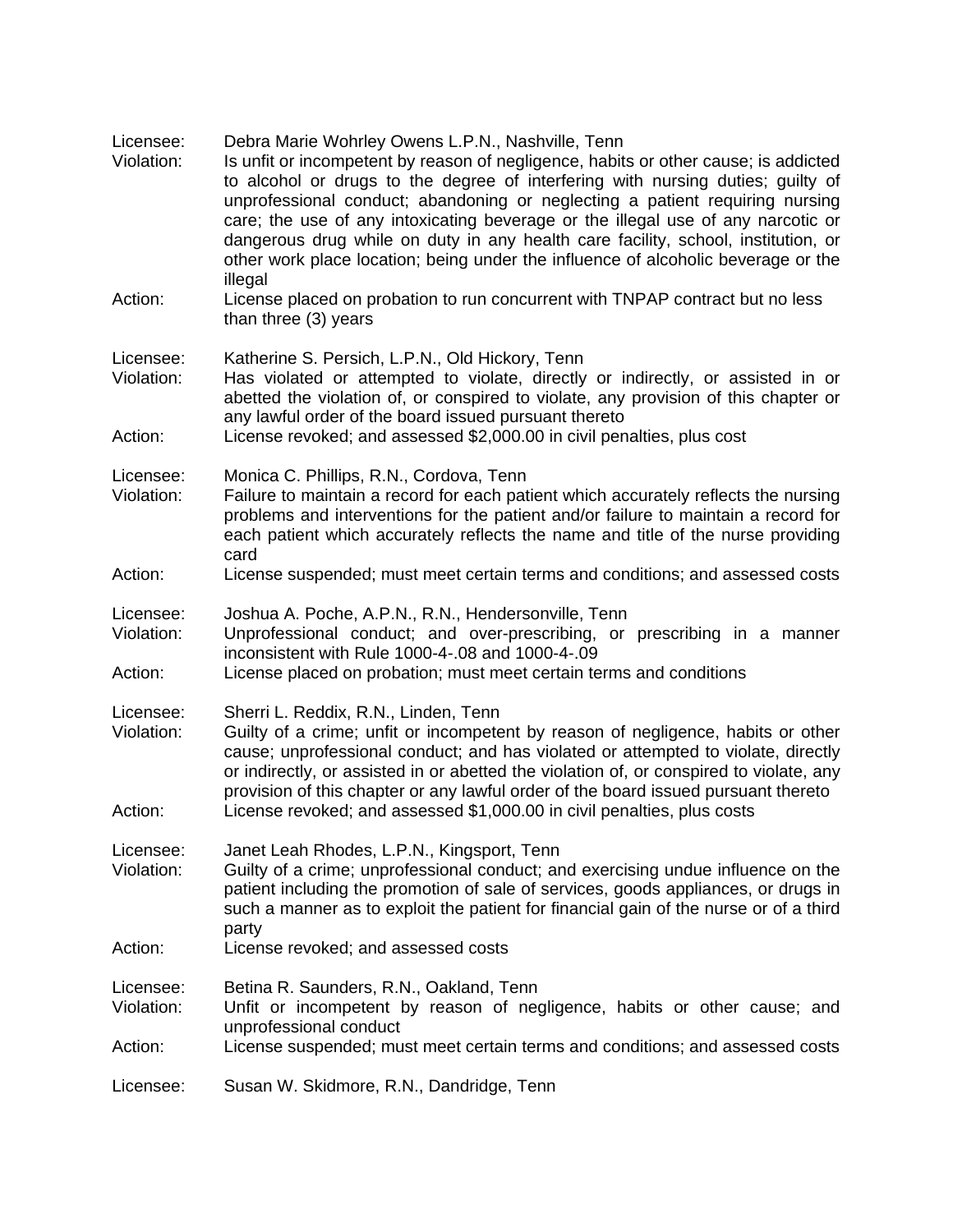Violation: Unfit or incompetent by reason of negligence, habits or other cause; unprofessional conduct; the use of any intoxicating beverage or the illegal use of any narcotic or dangerous drug while on duty in any health care facility, school, institution, or other work place location; and being under the influence of alcoholic beverages, or under the influence of drugs which impair judgment while on duty in any health care facility, school, institution or other work place location. Action: License Voluntarily Surrendered; and assessed costs

Licensee: Gina Elaine Smith, L.P.N., McMinnville, Tenn

- Violation: Guilty of a crime; unfit or incompetent by reason of negligence, habits or other cause; unprofessional conduct; has violated or attempted to violate, directly or indirectly, or assisted in or abetted the violation of, or conspired to violate, any provision of this chapter or any lawful order of the board issued pursuant thereto; abandoning or neglecting a patient requiring nursing care; and engaging in acts of dishonesty which relate to the practice of nursing
- Action: License suspended; must meet certain terms and conditions; and assessed \$4,000.00 in civil penalties, plus costs

Licensee: Stephanie L. Snowberger, L.P.N., Cleveland, Tenn

- Violation: Has violated or attempted to violate, directly or indirectly, or assisted in or abetted the violation of, or conspired to violate, any provision of this chapter or any lawful order of the board issued pursuant thereto
- Action: License revoked; and assessed costs

Licensee: Mary Ann Spain, A.P.N., R.N., Jackson, Tenn

- Violation: Unfit or incompetent by reason of negligence, habits or other cause; unprofessional conduct; and intentionally or negligently causing physical or emotional injury to a patient
- Action: APN license revoked

Licensee: Lissa L. Staples, R.N., Chattanooga, Tenn

Violation: Unfit or incompetent by reason of negligence, habits or other cause; unprofessional conduct; and being under the influence of alcoholic beverages, or under the influence of drugs which impair judgment while on duty in any health care facility, school, institution or other work place location

Action: License revoked

- Licensee: Marcus R. Williams, L.P.N., Bartlett, Tenn
- Violation: Guilty of a crime; and unprofessional conduct
- Action: License revoked; and assessed costs
- Licensee: Christina Wilson, R.N., Seymour, Tenn
- Violation: Unfit or incompetent by reason of negligence, habits or other cause; unprofessional conduct; the use of any intoxicating beverage or the illegal use of any narcotic or dangerous drug while on duty in any health care facility, school, institution, or other work place location; and being under the influence of alcoholic beverages, or under the influence of drugs which impair judgment while on duty in any health care facility, school, institution or other work place location. Action: License placed on probation for no less than one (1) year; and must meet certain
- terms and conditions.